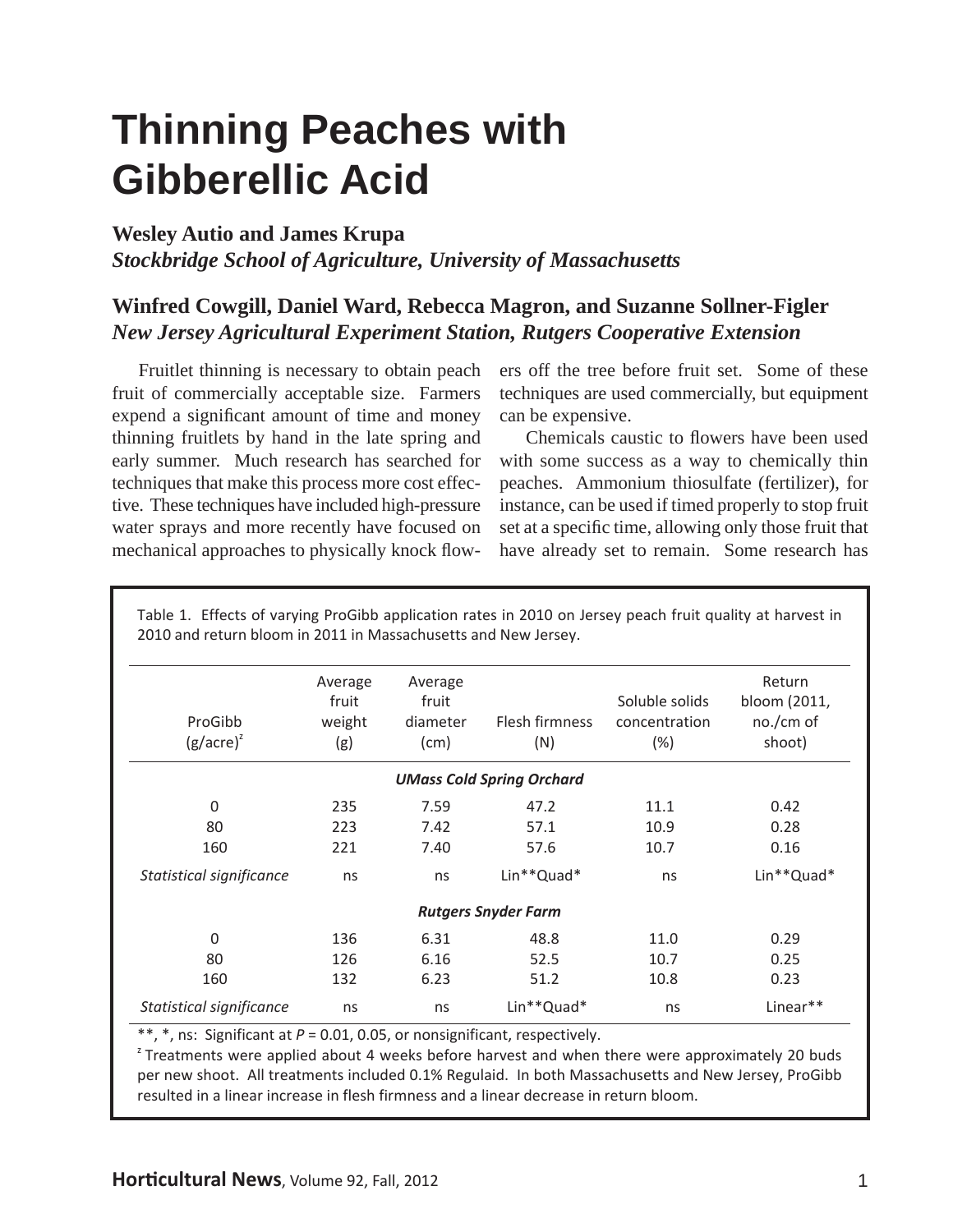| Year of<br>treatment $_{z}$ | ProGibb<br>(g/acre) | Average<br>fruit weight<br>(g) | Average fruit<br>diameter<br>(cm) | Flesh<br>firmness<br>$(N)^\vee$ | Soluble solids<br>concentration<br>(%) | Return<br>bloom (2012,<br>no./cm of<br>shoot $)^{x}$ |
|-----------------------------|---------------------|--------------------------------|-----------------------------------|---------------------------------|----------------------------------------|------------------------------------------------------|
| 2010                        | $\mathbf 0$         | 279                            | 10.4                              | 42.6                            | 10.0                                   | 0.47                                                 |
| 2010                        | 80                  | 313                            | 10.8                              | 36.6                            | 10.2                                   | 0.48                                                 |
| 2010                        | 160                 | 316                            | 10.8                              | 36.2                            | 9.9                                    | 0.53                                                 |
| 2011                        | $\mathbf 0$         | 274                            | 10.3                              | 42.3                            | 10.3                                   | 0.48                                                 |
| 2011                        | 80                  | 275                            | 10.4                              | 48.7                            | 10.0                                   | 0.19                                                 |
| 2011                        | 160                 | 276                            | 10.4                              | 51.1                            | 9.7                                    | 0.11                                                 |
| 2010+2011                   | $\mathbf 0$         | 292                            | 10.6                              | 39.4                            | 10.1                                   | 0.48                                                 |
| 2010+2011                   | 80                  | 293                            | 10.6                              | 47.0                            | 9.7                                    | 0.25                                                 |
| 2010+2011                   | 160                 | 303                            | 10.7                              | 45.6                            | 9.8                                    | 0.08                                                 |
| Statistical significance    |                     |                                |                                   |                                 |                                        |                                                      |
| Year                        |                     | $***$                          | $***$                             | $***$                           | ns                                     | $***$                                                |
| GA                          |                     | ns                             | ns                                | ns                              | ns                                     | $***$                                                |
| Year x GA                   |                     | ns                             | ns                                | $***$                           | ns                                     | $**$                                                 |
| GA within 2010              |                     |                                |                                   | ns                              |                                        | ns                                                   |
| GA within 2011              |                     |                                | Linear**                          |                                 |                                        | Lin**Quad**                                          |
| GA with 2010+2011           |                     |                                |                                   | Linear**                        |                                        | Linear**                                             |

Table 2. Effects of varying ProGibb application rates in 2010, 2011, or 2010 and 2011 on Jersey peach fruit quality in 2011 and return bloom in 2012 in Massachusetts.

\*\*, \*, ns: Significant at  $P = 0.01$ , 0.05, or nonsignificant, respectively.

 $<sup>2</sup>$  In both years, treatments were applied about 4 weeks before harvest and when there were</sup> approximately 20 buds per new shoot. All treatments included 0.1% Regulaid. Overall differences among the three year treatments were significant in most cases. With fruit weight and diameter, fruit size was larger when treatments were applied in 2010 (either alone or with 2011). With return bloom, bloom density was greater for those treated only in 2010 versus those treated in 2011 (alone or with 2010).

 $\gamma$  The effects of GA application on fruit size were prominent. The negative linear effect of GA on flesh firmness in 2011 after treatment in 2010 can be attributed to that effect on fruit size. Analysis of covariance showed fruit size to be a significant covariate, and when the interaction was separated, there was no difference in flesh firmness resulting from the 2010 application.

<sup>x</sup> The effects of GA application on return bloom also were prominent. Treatments in 2010 did not impact return bloom in 2012, but treatments in 2011 (either 2011 only or 2010 plus 2011) resulted in a significant negative relationship with return bloom. Although a quadratic relationship accounted for significantly more sums of squares than a linear relationship for the 2011 only treatments, the effects was substantially linear.

studied plant growth regulators as potential thinners, but none have proved effective when applied at bloom or soon after to reduce the current season's crop. In the 1990's, gibberellic acid (GA) was

evaluated as a potential thinner, but it was applied the season before, reducing flower bud formation. Interest in the California peach industry declined when it was observed that GA affected growth after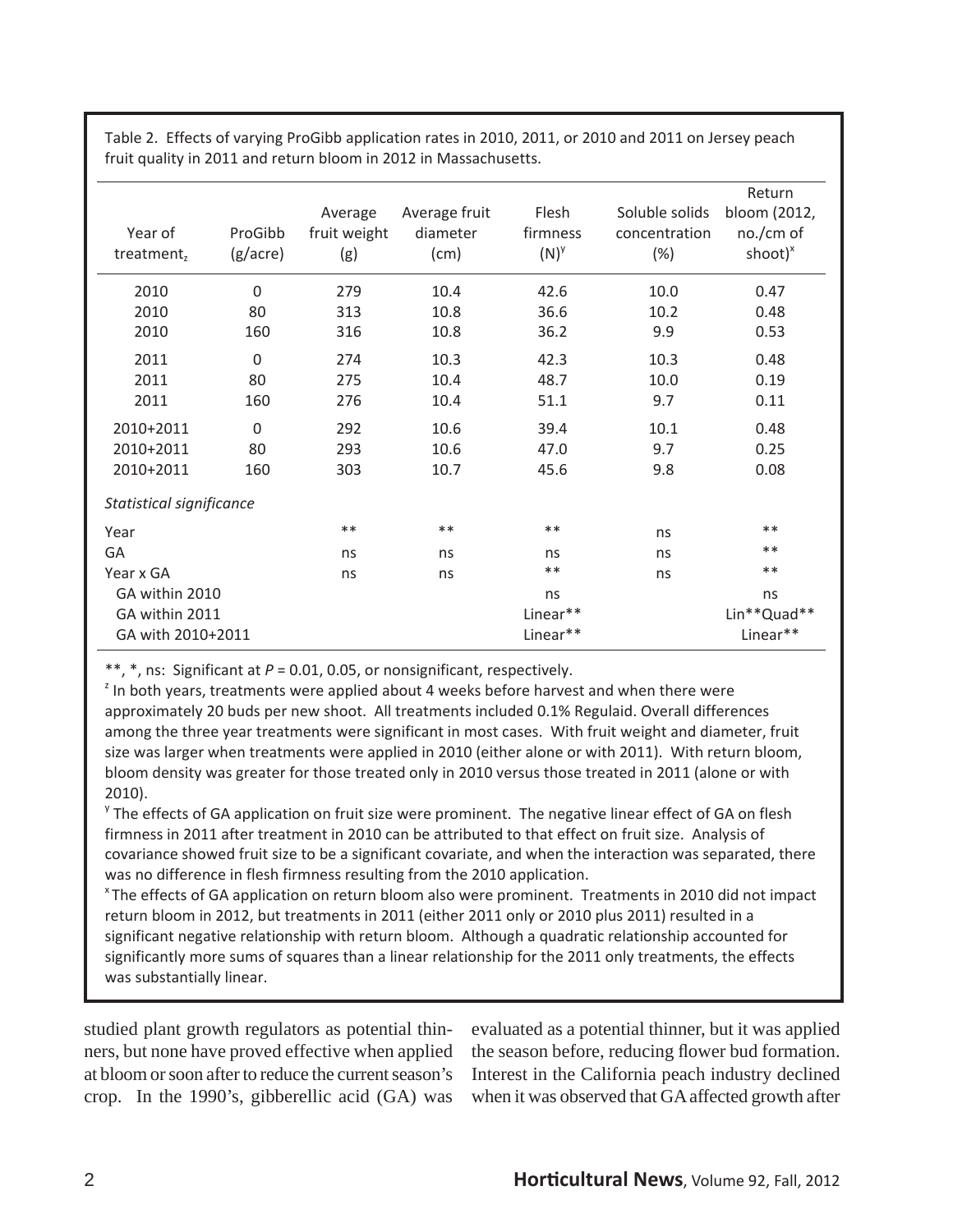a low-chill winter, a problem that is not a concern in Northeast peach growing.

 The objective of our study was to determine the effectiveness of GA applications on fruit quality the year of application and on return bloom the following year.

#### *Materials & Methods*

 In 2010, 45 trees were selected at the Rutgers Snyder Farm (Pittstown, NJ) and at the UMass Cold Spring Orchard (Belchertown, MA). Trees were divided randomly among three rates of GA in the form of ProGibb (0, 80, and 160 g/acre). All treatments were applied about 4 weeks before harvest, when there were approximately 20 buds per new shoot. All treatments included 0.1% Regulaid. At harvest fruit were weighed and diameter was measured. Flesh firmness was measured with a penetrometer, and the soluble solids concentration of the juice was measured with a hand refractometer. The density of return bloom was measured in 2011 by counting the number of flowers on 10 new 1-year-old shoots of similar vigor per tree (reported

Table 3.Effects of GA applications rates in 2011 or 2010 and 2011 on Jersey peach fruit quality in 2011 and return bloom in 2012 in New Jersey.

| Year of<br>treatment <sup><math>z</math></sup> | ProGibb<br>(g/acre) | Average<br>fruit weight<br>(g) | Average fruit<br>diameter<br>(cm) | Flesh<br>firmness<br>(N) | Soluble solids<br>concentration<br>(%) | Return<br>bloom (2012,<br>$no./cm$ of<br>shoot $)^x$ |
|------------------------------------------------|---------------------|--------------------------------|-----------------------------------|--------------------------|----------------------------------------|------------------------------------------------------|
| 2011                                           | $\Omega$            | 187                            | 7.0                               | 38.8                     | 11.7                                   | 0.36                                                 |
| 2011                                           | 80                  | 174                            | 6.7                               | 43.2                     | 11.0                                   | 0.31                                                 |
| 2011                                           | 160                 | 172                            | 6.7                               | 43.6                     | 10.7                                   | 0.21                                                 |
| 2010+2011                                      | $\overline{0}$      | 181                            | 6.9                               | 40.3                     | 11.3                                   | 0.36                                                 |
| 2010+2011                                      | 80                  | 184                            | 6.9                               | 40.6                     | 11.2                                   | 0.32                                                 |
| 2010+2011                                      | 160                 | 190                            | 7.0                               | 41.2                     | 11.2                                   | 0.23                                                 |
| Statistical significance                       |                     |                                |                                   |                          |                                        |                                                      |
| Year                                           |                     | $\ast$                         | $\ast$                            | ns                       | ns                                     | ns                                                   |
| GA                                             |                     | ns                             | ns                                | Linear*                  | $***$                                  | Linear**                                             |
| Year x GA                                      |                     | $\ast$                         | $\ast$                            | ns                       | $\ast$                                 | ns                                                   |
| GA within 2011                                 |                     | Linear**                       | Linear*<br>Linear**               |                          |                                        |                                                      |
| GA with 2010+2011                              |                     | ns                             | ns                                | ns                       |                                        |                                                      |

\*\*, \*, ns: Significant at  $P = 0.01$ , 0.05, or nonsignificant, respectively.

 $2$  In both years, treatments were applied about 4 weeks before harvest and when there were approximately 20 buds per new shoot. All treatments included 0.1% Regulaid. Overall differences between treatment in 2011 and in 2010 plus 2011 were significant for fruit weight and diameter, with trees treated both in 2010 and 2011 producing larger fruit. This difference likely occurred because of the reduction in 2011 return bloom from the 2010 treatments. With all fruit measurements, the interaction of GA and year was significant. Separating that interaction as GA treatments within each year treatment showed a significant negative linear relationship between GA concentration and fruit size and soluble solids and a positive relationship with flesh firmness only when the trees were treated in 2011 and not 2010.The lack of a relationship within the data from trees treated in both 2010 and 2011 likely resulted from the confounding effects of a negative linear relationship between GA in 2010 and return bloom in 2011.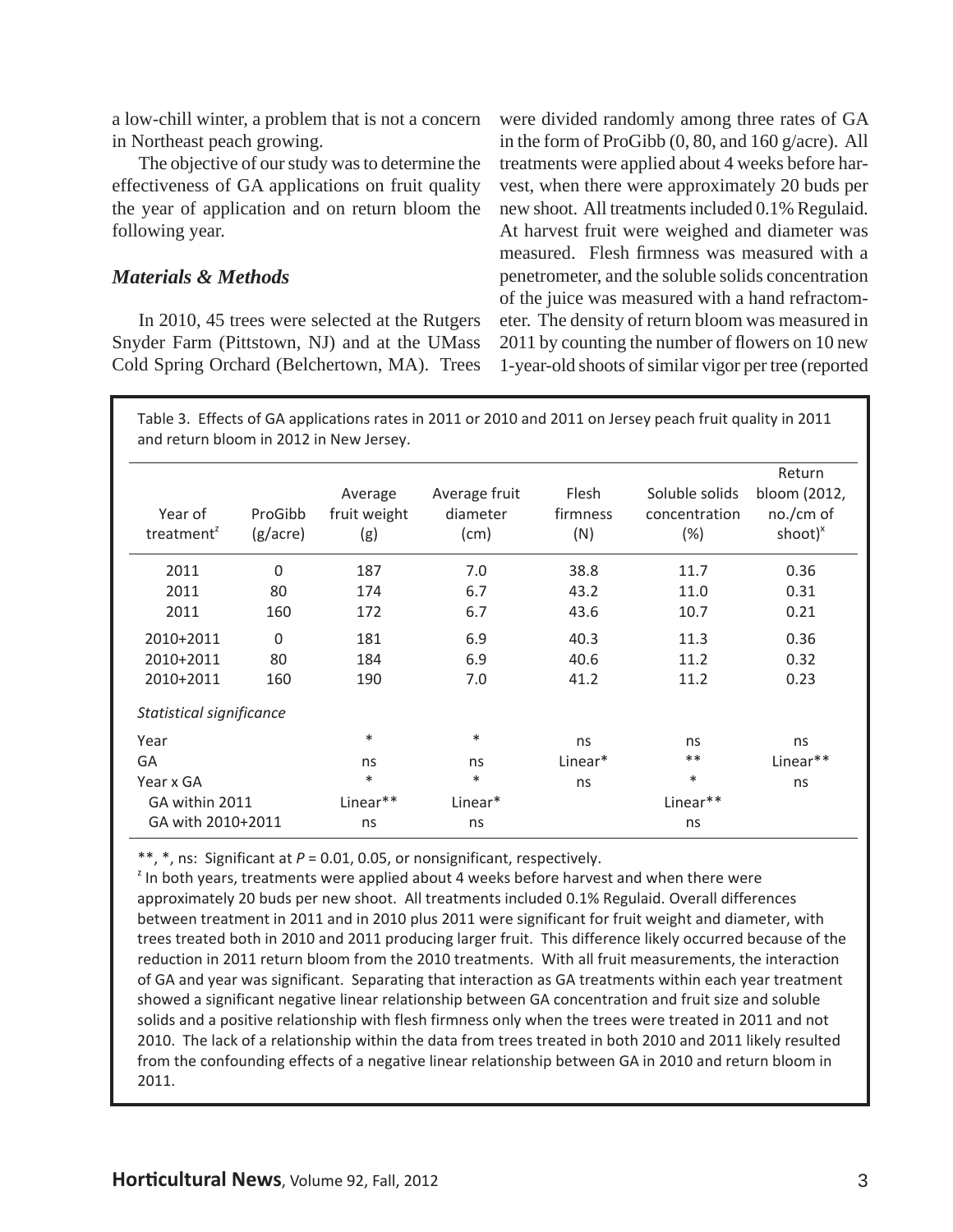as the average number of flowers per cm of shoot length).

 In the same trees as used in 2010, 21 trees which had not been treated with GA in 2010 were selected, and divided randomly among three ProGibb rates (0, 80, and 160 g/acre) and treated similarly to 2010. Further, seven trees each previously treated with 0, 80, or 160 g ProGibb/acre were selected and treated in 2011 with the same rates. In Massachusetts only, seven additional trees each treated with 0, 80, or 160 g ProGibb/acre in 2010 were selected and not treated in 2011. Fruit assessment in 2011 and return bloom in 2012 were completed similarly to the previous year.

#### *Results*

 In both New Jersey and Massachusetts, increasing concentration of GA applied in 2010 resulted in increasing flesh firmness in 2010 and decreasing return bloom in 2011 (Table 1), achieving both of our goals. Both effects were more pronounced in Massachusetts than in New Jersey. Fruit size and soluble solids concentration were not affected by GA.

 In the 2011 experiment in Massachusetts, fruit size in 2011 was generally larger if the fruit had been treated in 2010 (Table 2). This result is

expected because of the reduced return bloom in these treatments. Similar effects were observed in  $2011$  on flesh firmness as in 2010, but only if treated in 2011. Return bloom in 2012 was decreased with increasing concentrations of GA applied in 2011 but was not affected by 2010 applications.

 In the 2011 experiment in New Jersey, increasing GA rate resulted in declining fruit size and declining soluble solids concentration when the treatment occurred only 2011 (Table 3). If trees were treated with the same rate in both 2010 and 2011, there was no impact on fruit

size or soluble solids. Flesh firmness was increased with increasing concentrations of GA, regardless of whether it was applied just in 2011 or both years. Increasing GA application rate resulted in reductions in return bloom, which were the desired results.

#### *Conclusions*

 Applications of gibberellic acid in the summer can significantly reduce bloom the following year. The reductions result in less fruit-to-fruit competition at the very earliest developmental stages. There are risks with this approach, however. Application at too high a rate can reduce return bloom to levels less than commercially acceptable. Also, factors with further reduce bloom, such as cold winter temperatures or early spring frosts, can result levels with are less than commercially acceptable.

 Further work must be completed to determine the expected degree of variability in response. We plan additional experiments in 2013 to fine tune the GA timing for maximum results in the Northeast and Mid Atlantic Regions. It probably will require different applications timed to (1) maximize fruit firmness and  $(2)$  to reduce bloom to aid in peach thinning.

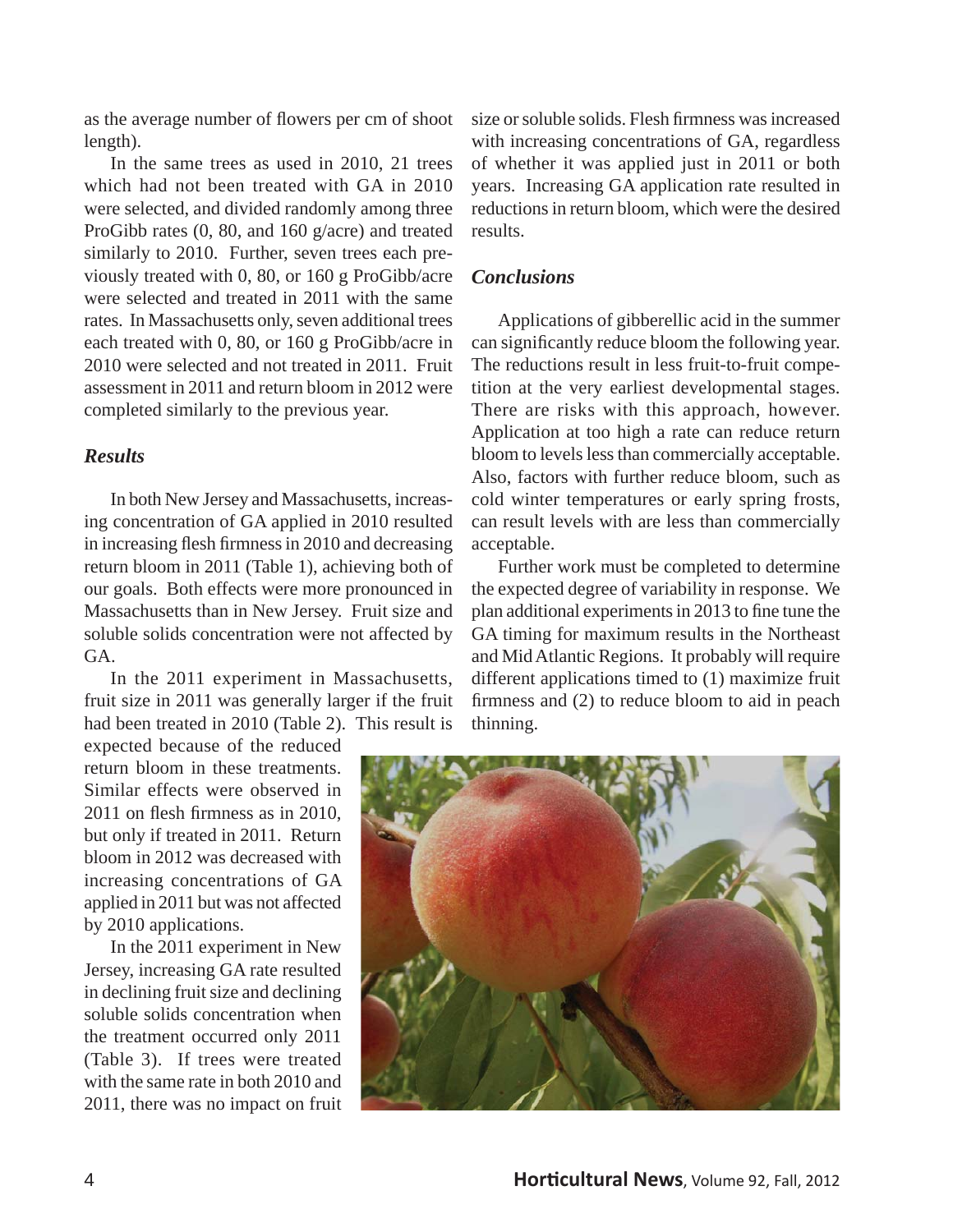